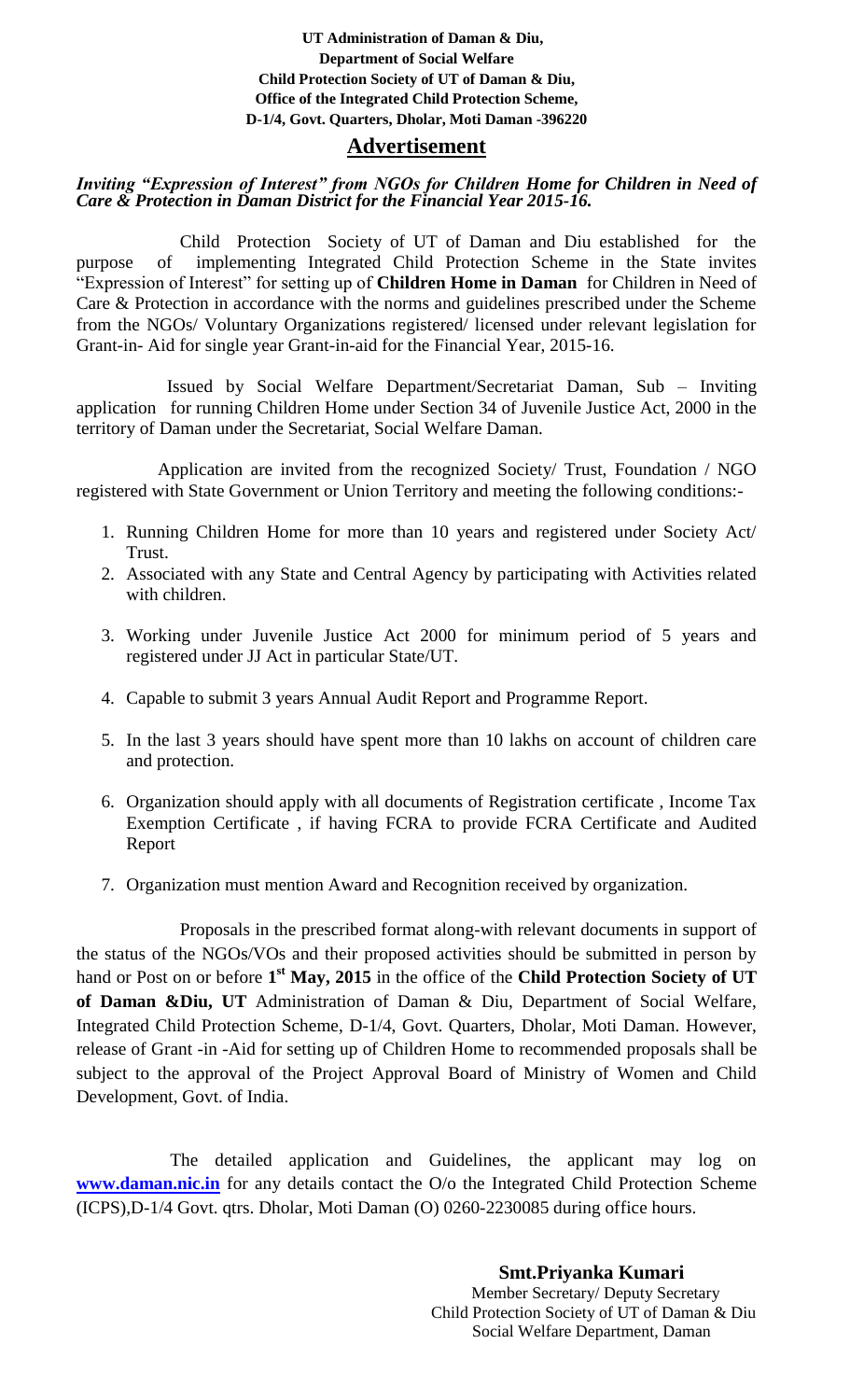| UT Administration of Daman & Diu,                 |
|---------------------------------------------------|
| <b>Department of Social Welfare</b>               |
| Child Protection Society of UT of Daman & Diu,    |
| Office of the Integrated Child Protection Scheme, |
| D-1/4, Govt. Quarters, Dholar, Moti Daman.-396220 |

# **Application Form for NGOs Applying For Children Home in Daman under ICPS**

| <b>I.  Face Sheet</b>                                                               |
|-------------------------------------------------------------------------------------|
|                                                                                     |
|                                                                                     |
| c) Name and Contact Details of In charge of the Organization:                       |
|                                                                                     |
| d) Email ID & Contact no.: $\qquad \qquad$                                          |
|                                                                                     |
| b)Others (specify) $\frac{1}{\sqrt{1-\frac{1}{2}}}\left  \frac{f(x)}{f(x)} \right $ |
| f) Registration Details: a) Date of Registration : _____________________________    |
| b) Registered By : $\frac{1}{2}$                                                    |
|                                                                                     |

# **II. Staff details in the proposed location of Project**

| Sr.<br>No. | <b>Name of Staff Members</b> | <b>Designation</b> | <b>Qualification</b> | <b>Full Time/</b><br><b>Part Time</b> | Salary |
|------------|------------------------------|--------------------|----------------------|---------------------------------------|--------|
|            |                              |                    |                      |                                       |        |
|            |                              |                    |                      |                                       |        |

# **III. Availability of Infrastructure/ Assets of the organization**

| Sr.<br>No. | <b>Particulars</b> | <b>Worth in Rupees</b> | <b>Remarks</b> |
|------------|--------------------|------------------------|----------------|
|            |                    |                        |                |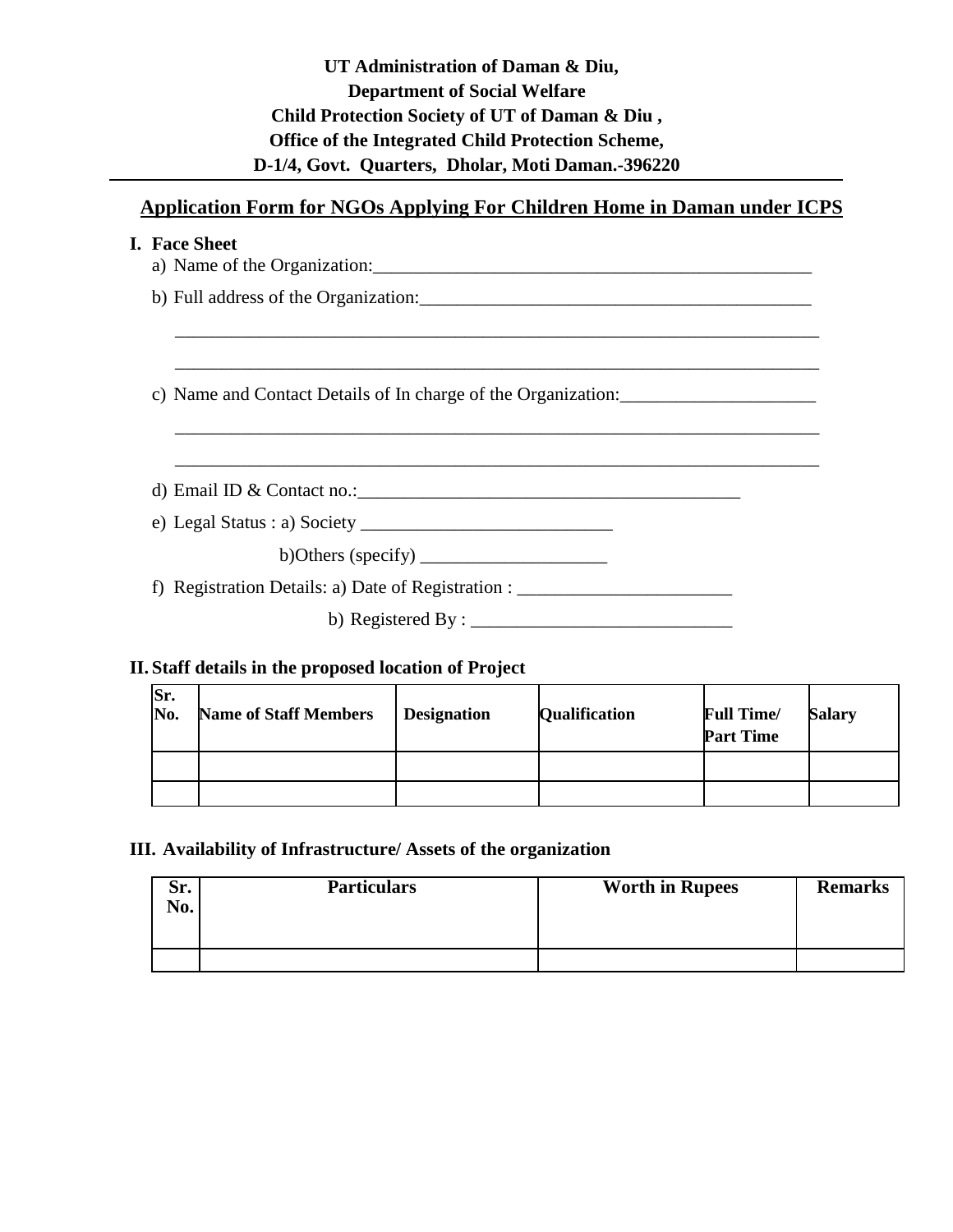### **IV.Please provide details, regarding the annual budget of your organization**

| Year        | <b>Source</b>      | <b>Amount</b> | <b>Expenditure</b> |
|-------------|--------------------|---------------|--------------------|
| $2012 - 13$ |                    |               |                    |
| $2013 - 14$ |                    |               |                    |
| $2014 - 15$ |                    |               |                    |
|             |                    |               |                    |
|             | <b>Grand Total</b> |               |                    |

#### **V. Provide the details of the current projects for children in need of care & protection as per format**

| Sr. No. | <b>Project</b><br><b>Name</b> | Location | <b>Funded</b> | Year | <b>Type of Beneficiaries</b><br>(Beggars, Street &<br>Working Children,<br>Orphaned/Deserted,<br>Run away children, etc.) | <b>Total</b><br><b>Number of</b><br><b>Beneficiaries</b> |
|---------|-------------------------------|----------|---------------|------|---------------------------------------------------------------------------------------------------------------------------|----------------------------------------------------------|
|         |                               |          |               |      |                                                                                                                           |                                                          |

## **VI. List and Details of Programmes and Activities at Glance**

| Sr. | <b>Programmes</b> / | <b>Type of Beneficiaries</b> | <b>Total Number of</b> | Remarks, |
|-----|---------------------|------------------------------|------------------------|----------|
| No  | <b>Activities</b>   |                              | <b>Beneficiaries</b>   | if any   |
|     |                     |                              |                        |          |

# **VII.A brief write up on the programmes of the organization other than above (Not more than 3 pages).**

Budget details in accordance with ICPS guidelines.

**VIII.** Following documents to be attached:

- Society Registration Certificate and Memorandum of Association & Articles along with latest filled return/ Trust Deed
- Aims & Objectives of the Organization
- Activity Report/ Annual Report of the Organization for the last year
- Annual Audit Report of the Organization for the last three years
- $\bullet$  Income Tax Registration & Exemption Certificates, if any
- List of Board/ Governing Body Members with Contact Details and Occupation

## Signature

## Designation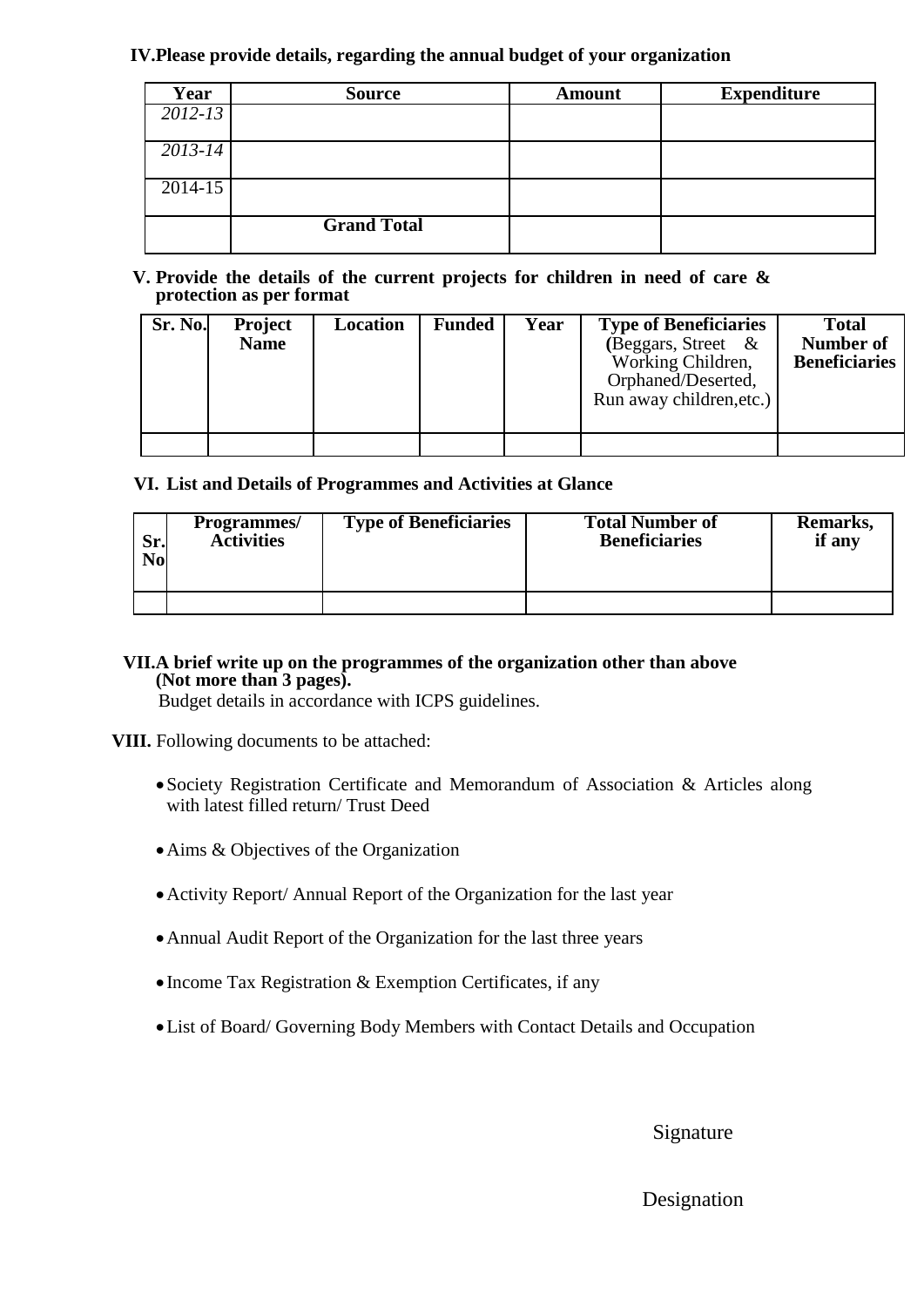#### *CHILDREN HOME FOR CHILDREN IN NEED IN URBAN/ SEMI-URBAN AREAS*

### **Children's Home**

 A large number of children in need of care and protection who enter the juvenile justice system through the Child Welfare Committees (CWCs) are in need of residential care and protection during the pendency of any inquiry and subsequently for their long-term care, treatment, education, training, development and rehabilitation. The Juvenile Justice (Care and Protection of Children) Act 2000 empowers the State Government either by itself or in collaboration with voluntary organizations to set up Children's

 Homes in every district or group of districts for the reception and residential care of such children. These homes shall serve as a home away from home and provide comprehensive child care facilities to children for ensuring their all-round development. They shall work towards enhancing the capabilities and skills of children and work with their families with the view of facilitating their reintegration and rehabilitation into mainstream society.

## **Children's Home**

- **i.** While children of both sexes below 10 years can be kept in the same home, separate bathing and sleeping facilities should be maintained for boys and girls in the age group of 5-10 years
- **ii.** Separate children's homes for boys and girls in the age group of 7-11 & 12- 18 years
- **iii.** Separate facilities for children in the age group of 0-5 years with appropriate facilities for infants

## **1. Target Group**

 Children Home in urban and semi-urban areas will cater to all children in need of care and protection particularly beggars, child substance abusers, street and working children, rag pickers, small vendors, street performers, orphaned, deserted, trafficked and run-away children, children of migrant population, children living in unauthorized areas/slums, children of socially marginalized groups and any other vulnerable group of children.

## **2. Objectives**

 These Children Home, run by both NGOs and State Governments/UTs, are to provide residential facilities for children The objectives of these Children Home include: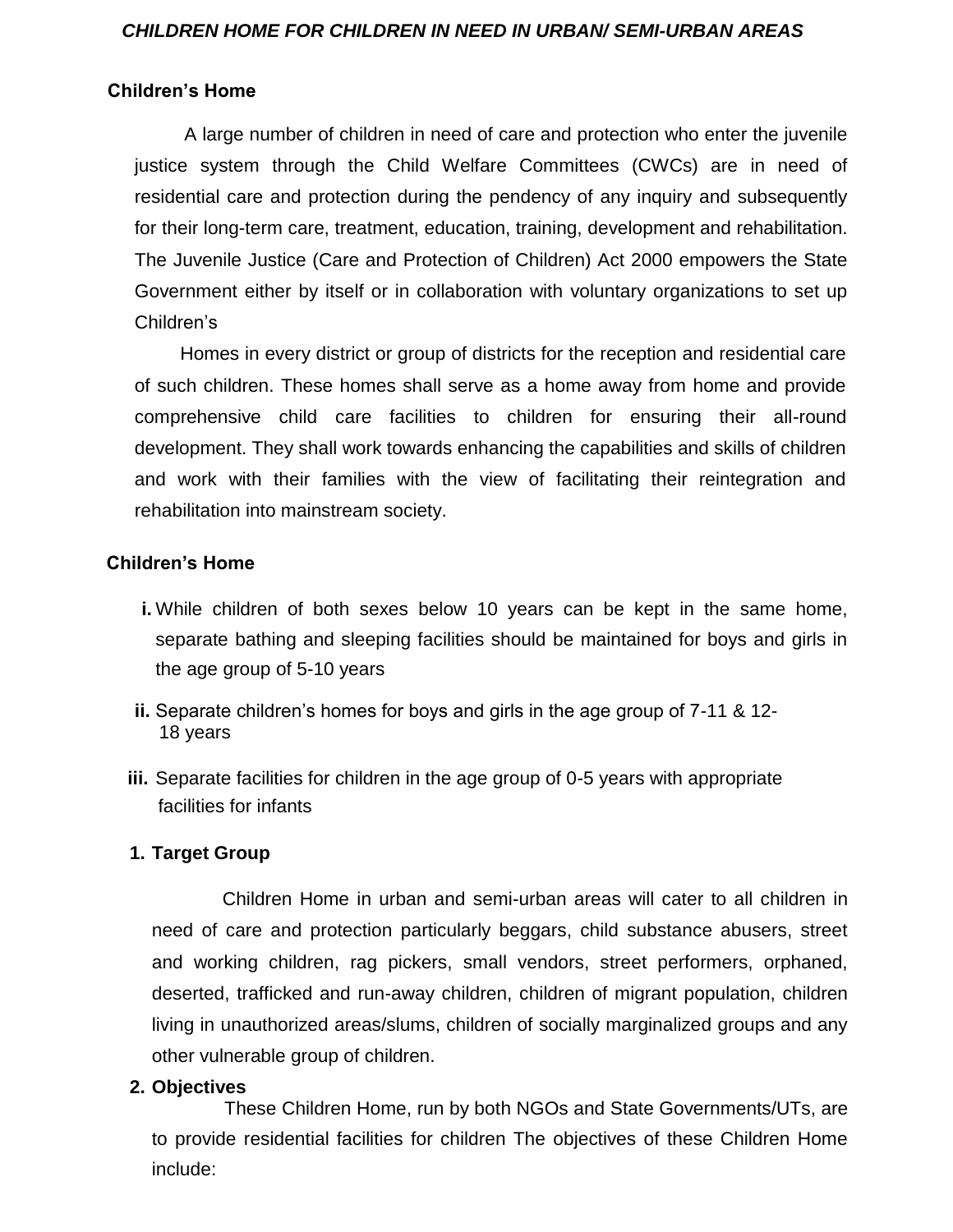- (i) To attract above-mentioned target group of children from their present Vulnerable life situation to a safe environment;
- (ii) To wean these children away from the vulnerable situations by sustained interventions;
- (iii) To guide these children away from high risk and socially deviant behaviors;
- (iv) To provide opportunities for education and develop their potential & talent;
- (v) To enhance life-skills and reduce their vulnerabilities to exploitation;
- (vi) To reintegrate these children into families, alternative care and community;
- (vii) To carryout out regular follow up to ensure that children do not return to vulnerable situations.
- (viii) To provide Stay ,education and shelter

# **3. Programs and activities**

- **a.** Identify such children within the geographical area/location of the Children Home
- **b.** Use innovative child friendly approaches and outreach activities to make contact with them;
- **c.** Organizations establishing such Children Home could supplement their services through Contact Locations that could be established on railway platforms, crowded market areas, tourist destinations, bus stands, etc.;
- **d.** Use techniques like music, drama, story telling, outings and other child friendly methodologies to attract and sustain the interest of the children;
- **e.** Once children enter participating, these Children Home should introduce ageappropriate education, access to vocational training ,recreation ,bridge education, linkages to the National Open School Program (NOSP), health care, counseling, etc.;
- **f.** In order to provide useful vocational training to children, every Children Home should tie up with NGOs and ITIs to either provide vocational training facilities by sending the children to such NGOs or ITIs or provide such facilities within the Open Shelter;
- **g.** Encourage involvement of social workers, community volunteers, peer educators, students and others. This will provide opportunity to people with skills and time to mentor, guide and improve the quality of life of these children;
- **h.** Provide life skills to children leading to personality enhancement,raising selfesteem, developing a positive approach to life, improving communication skills, ability to deal with trauma, reducing risk and vulnerabilities,etc.;
- **i.** Function as 24- hour Crisis Management Centre's to receive and provide necessary assistance to children;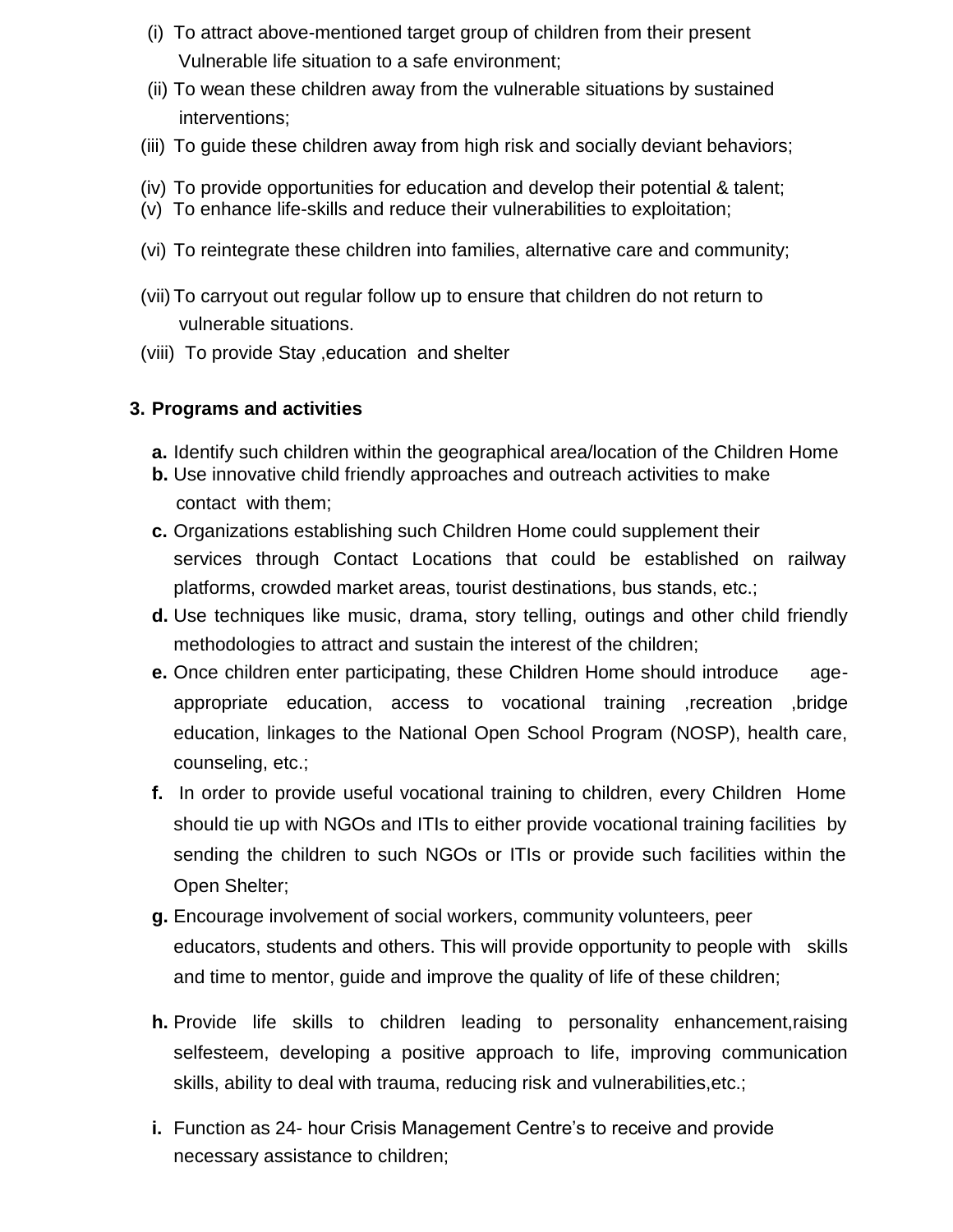- **j.** Separate Children Home should be established for boys and girls; ;
- **k.** Provide accessibility to children round the clock;
- **l.** Provide accessibility to children of all age groups up to 18 years of age;
- **m.**Provide quality toilets,lockers for children to keep their belongings,washing Facilities, recreational facilities both indoor and outdoor, etc.;
- **n.** Provide health care facilities and refer children for specialized services for prevention of drug and substance abuse, HIV/AIDS/STIs and other chronic health disorders;
- **o.** Maintain standards of care and children should be encouraged to participate in the activities of Open Shelters;
- **p.** Prepare Individual Care Plan for each child which will be monitored by the DCPU from time to time;
- **q.** Maintain electronic data of each child and furnish the details to the DCPU as a part of the child tracking system and provide list of names of children accessing services to the Child Welfare Committee whenever directed to do so.

# **4. Accommodation required:**

- (i) A Unit for 25 children shall have minimum carpet area of 2000 sq ft. including a kitchen, two bathrooms and two toilets.
- (ii)NGOs running these Children Home may contact Municipal Corporations,ZilaParishads,Slum Boards, Railway & Transport authorities for suitable accommodation for Children Home or contact points.
- (iii) NGOs may seek help of DCPU for making arrangement for accommodation/Space

 Financial Support shall be provided through the State Government/UT Administration to voluntary organizations for establishing such Children Home as per **Annexure-X.** In case a State/UT is unable to find suitable voluntary organizations to run these Children Home, the State /UT shall run these centres from the funds available.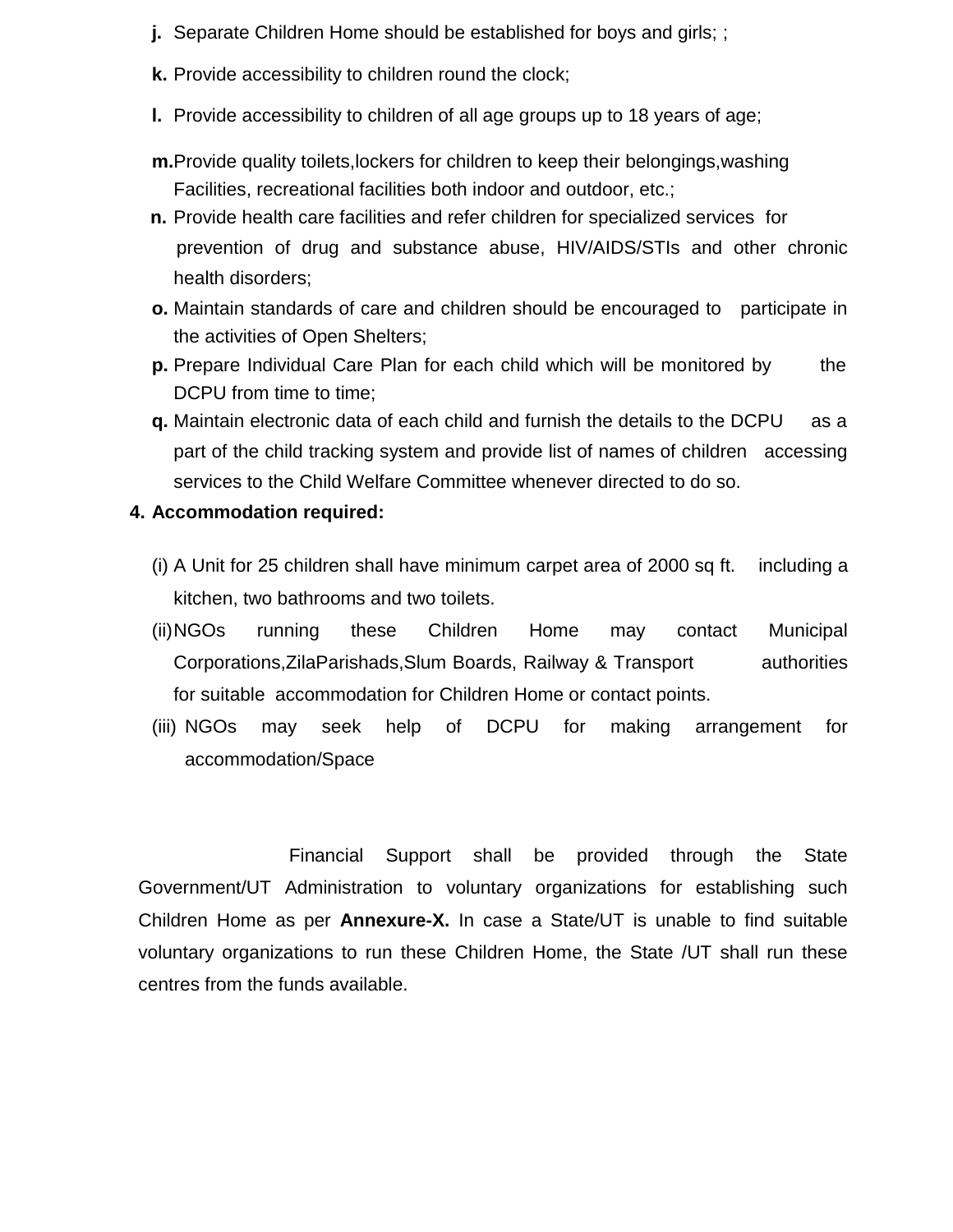# *GUIDELINES*

 The support mentioned in this Annexure is for Children Homes, Shelter Homes, Observation Homes, Special Homes, Place of Safety and Homes/Units for Special Need Children. Flexibility is also provided to States/UTs for different models of institutional care. For example, many child care institutions in the States are functioning as clusters of various types of homes and some have also adopt a 'Group Home' concept, which is quite different from the existing fixed model. The Financial support for construction and maintenance of a new Home and an existing Home under the Juvenile Justice (Care and Protection of Children) Act 2000 are given below:

| ı.          | STAFFING PATTERN FOR AN INSTITUTION WITH 30 CHILDREN                             |                                                                                                                                                                   |  |  |
|-------------|----------------------------------------------------------------------------------|-------------------------------------------------------------------------------------------------------------------------------------------------------------------|--|--|
| <b>S.N.</b> | <b>PARTICULAR OF STAFF</b>                                                       | <b>AMOUNT (IN RS.)</b>                                                                                                                                            |  |  |
| 1.          | One Officer-in-Charge (Superintendent)<br>@Rs<br>25,000 per month                | 3,00,000                                                                                                                                                          |  |  |
| 2.          | One Counselor @Rs 17,500 per month                                               | 2,10,000                                                                                                                                                          |  |  |
| 3.          | One Probation Officer/Child Welfare Officer/ Case<br>Worker @Rs 17,500 per month | 2,10,000                                                                                                                                                          |  |  |
| 4.          | Two House Mother or House Father @ Rs 11,000<br>per month                        | 2,64,000                                                                                                                                                          |  |  |
| 5.          | One Paramedical staff @ Rs 9,000 per month                                       | 1,08,000                                                                                                                                                          |  |  |
| 6.          | One Store-keeper cum Accountant @Rs 14,000<br>per month                          | 1,68,000                                                                                                                                                          |  |  |
| 7.          | One Cook @Rs 7,500 per month                                                     | 90,000                                                                                                                                                            |  |  |
| 8.          | One Helper @Rs 6,000 per month                                                   | 72,000                                                                                                                                                            |  |  |
| 9.          | One Housekeeper @Rs 6,000 per month                                              | 72,000                                                                                                                                                            |  |  |
| 10.         | One Educator (Voluntary/Part time)                                               | To be outsourced<br>Through convergence<br>with schemes of other                                                                                                  |  |  |
| 11.         | One MBBS Doctor (Voluntary/Part time)                                            | Departments / civil<br>society or by outsourcing                                                                                                                  |  |  |
| 12.         | One Art & Craft cum Music Teacher (Voluntary/to organizations<br>Part time)      | providing Such                                                                                                                                                    |  |  |
| 13.         | One PT Instructor cum Yoga Trainer (Voluntary/Part<br>time)                      | services. If convergence<br>is not possible, the<br>untied funds/flexi fund<br>provided under the<br>scheme to the State/UT<br>may be used to cover<br>such cost. |  |  |
|             | Total (14 staff)                                                                 | 14,94,000                                                                                                                                                         |  |  |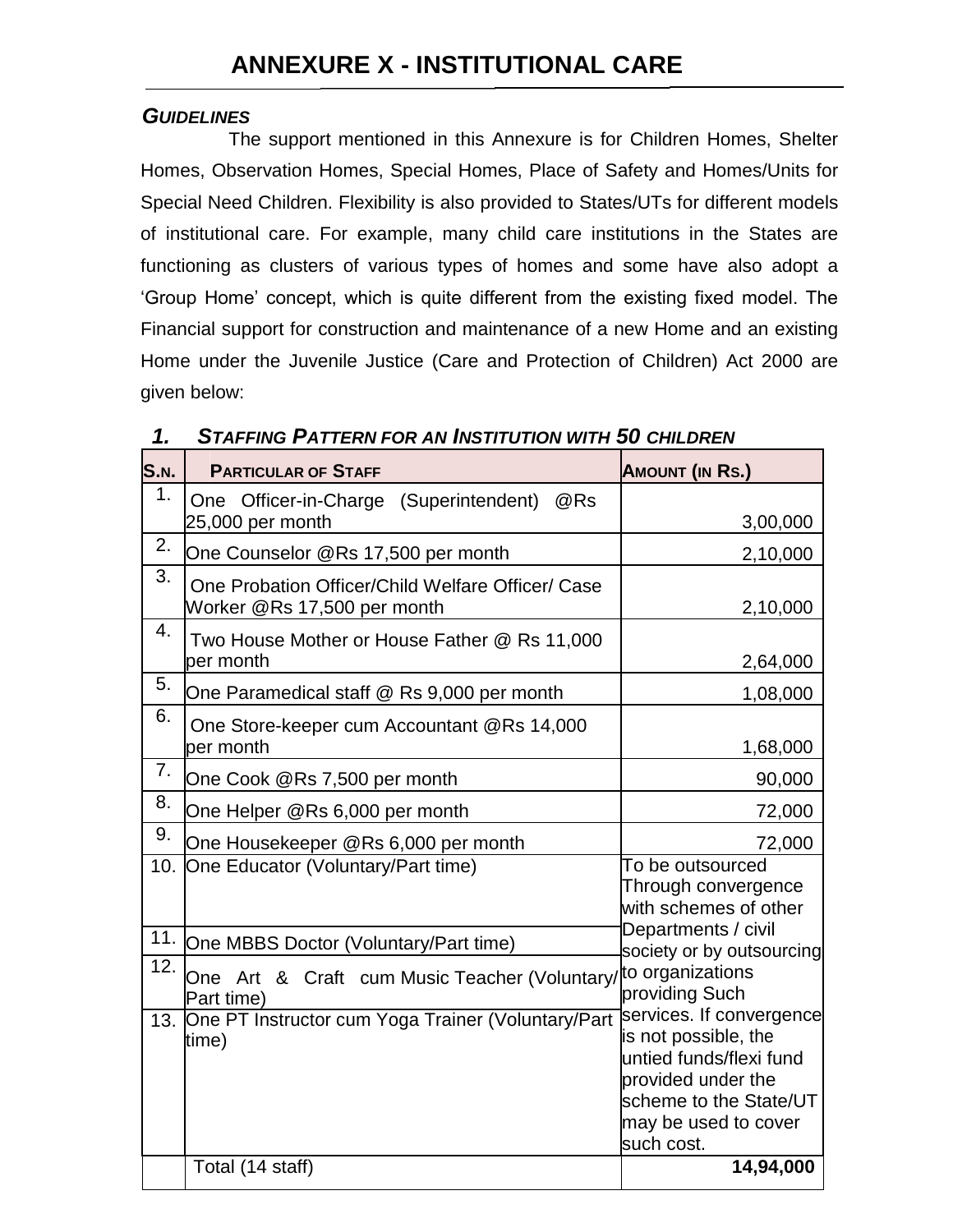#### *Note:*

- *a) In the existing State /UT run institutions supported under the scheme, Government salary scale will apply;*
- *b) In the existing NGO run institutions supported under the scheme, the above salary norms will be applicable. The NGO may add additional salary from its own resources.*
- *c) For all the new Homes identified by the State/UT, run either by itself or by an NGO, the above salary norms will be applicable. The State/UT or the NGO may add additional salary from its own resources.*
- *d) Driver may be hired as per need from contingency funds.*